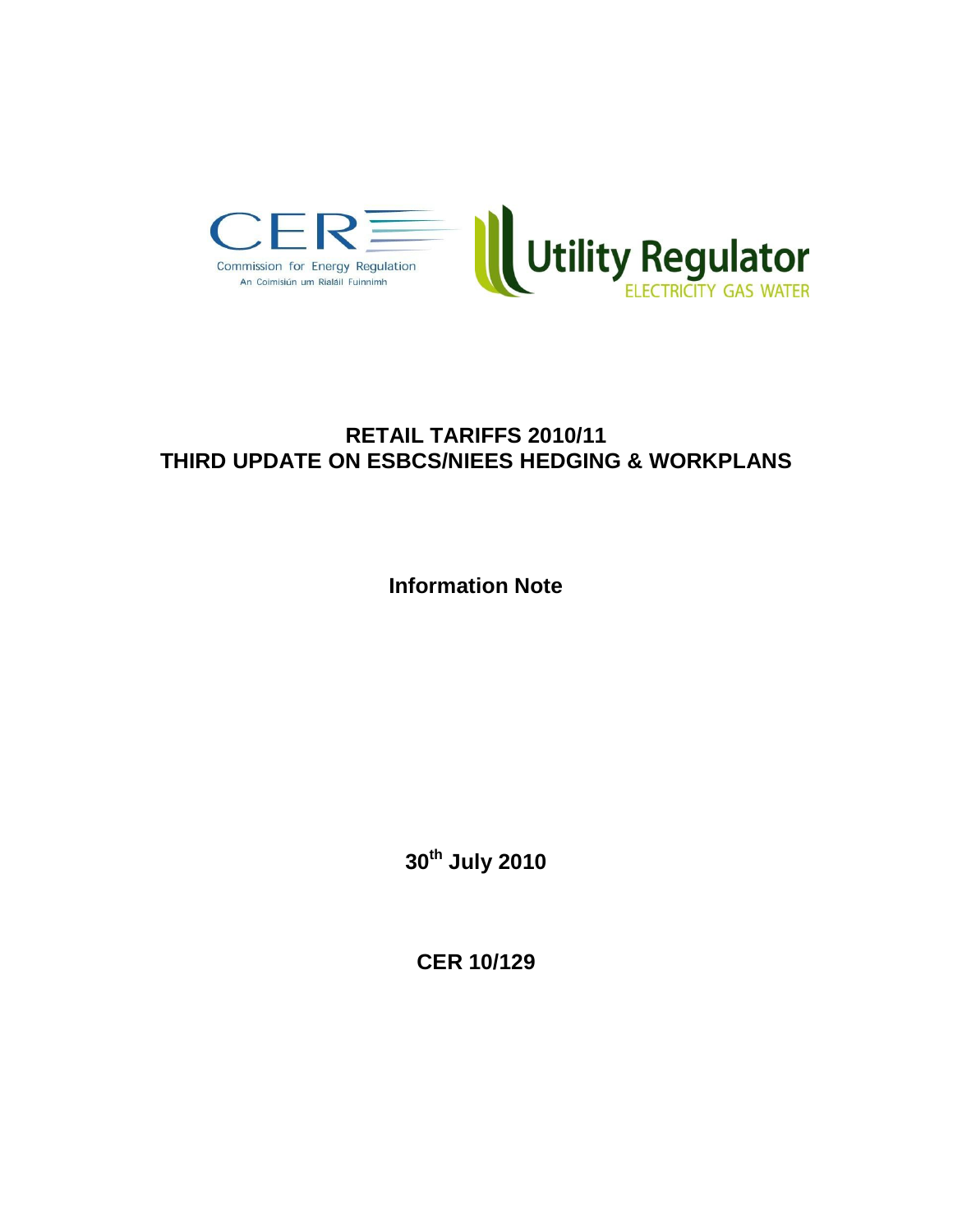#### **1 Introduction**

On  $10<sup>th</sup>$  May the Commission for Energy Regulation (CER) and the Utility Regulator (UR) published the 2010 Retail Tariff Timetable<sup>1</sup>, setting out the key milestones in the regulated retail tariff setting process for the SEM.

This note provides the hedging information that the Regulatory Authorities (RAs) committed to providing in the Retail Tariff Timetable paper, and also provides an update on the progress of items set out in the tariff timetable.

## **2 Hedging Update**

The RAs consider that transparency represents a key founding principle for any effective competitive market and the tariff timetable paper committed to publishing five contracting updates for the regulated suppliers ESB Customer Supply (ESBCS) and NIE Energy Supply (NIEES). This information note is the third of the five updates and sets out the forecast demand and hedges purchased for the contracting period up to and including  $22<sup>nd</sup>$  July for regulated tariffs in Northern Ireland and in the Republic of Ireland (only domestic tariffs are regulated in ROI).

Table 1 below shows the total forecast demand and hedges purchased up to and including the 22<sup>nd</sup> July by both ESBCS and NIEES for each quarter of the 2010/11 tariff year as well as any hedges purchased for beyond the tariff year if relevant. The total percentage hedged cover represents the total hedges purchased for the year as a percentage over the total anticipated forecast demand.

| Total Demand & Hedged Volumes (GWh) 2010/11 |                                  |                                   |                                        |                                   |  |  |
|---------------------------------------------|----------------------------------|-----------------------------------|----------------------------------------|-----------------------------------|--|--|
|                                             | <b>ESBCS</b>                     |                                   | <b>NIEES</b>                           |                                   |  |  |
| <b>Time Period</b>                          | <b>Forecast</b><br><b>Demand</b> | <b>Hedges</b><br><b>Purchased</b> | <b>Forecast</b><br>Demand <sup>2</sup> | <b>Hedges</b><br><b>Purchased</b> |  |  |
| Q4 2010                                     | 1,695                            | 51%                               | 1,151                                  | 54%                               |  |  |
| Q1 2011                                     | 1,617                            | 59%                               | 1,160                                  | 60%                               |  |  |
| Q2 2011                                     | 1,299                            | 54%                               | 845                                    | 44%                               |  |  |
| Q3 2011                                     | 1,207                            | $50\%^{3}$                        | 787                                    | 49%                               |  |  |
| <b>Total - 2010/11</b>                      | 5,818                            | 54%                               | 3,943                                  | 53%                               |  |  |
| 2011/12                                     |                                  | ი                                 |                                        |                                   |  |  |

*Table 1- Aggregated Demand & Hedge Volumes Purchased up to 22nd July 2010*

 <sup>1</sup>Retail Tariff Timetable 2010-Information Note [CER10070](http://www.cer.ie/en/electricity-retail-market-current-consultations.aspx?article=153f5e21-74d1-409d-90b0-ae887fb0391b)

 $2$  The demand forecast represents NIEES' current best estimate of the trading point demand relating to regulated customers. The demand forecast has been updated to reflect a level of domestic competition and now assumes no further deregulation from October 2010.

<sup>3</sup> ESBCS have purchased hedges amounting to 52.4% of forecast demand for Q3 2011, however in line with the CER's decision on Revenue Regulation Framework [\(CER10067\)](http://www.cer.ie/en/electricity-retail-market-current-consultations.aspx?article=8ce1df45-31c8-4460-9ab1-93de232a6df3) only 50% are eligible for inclusion in the 2010/11 MAR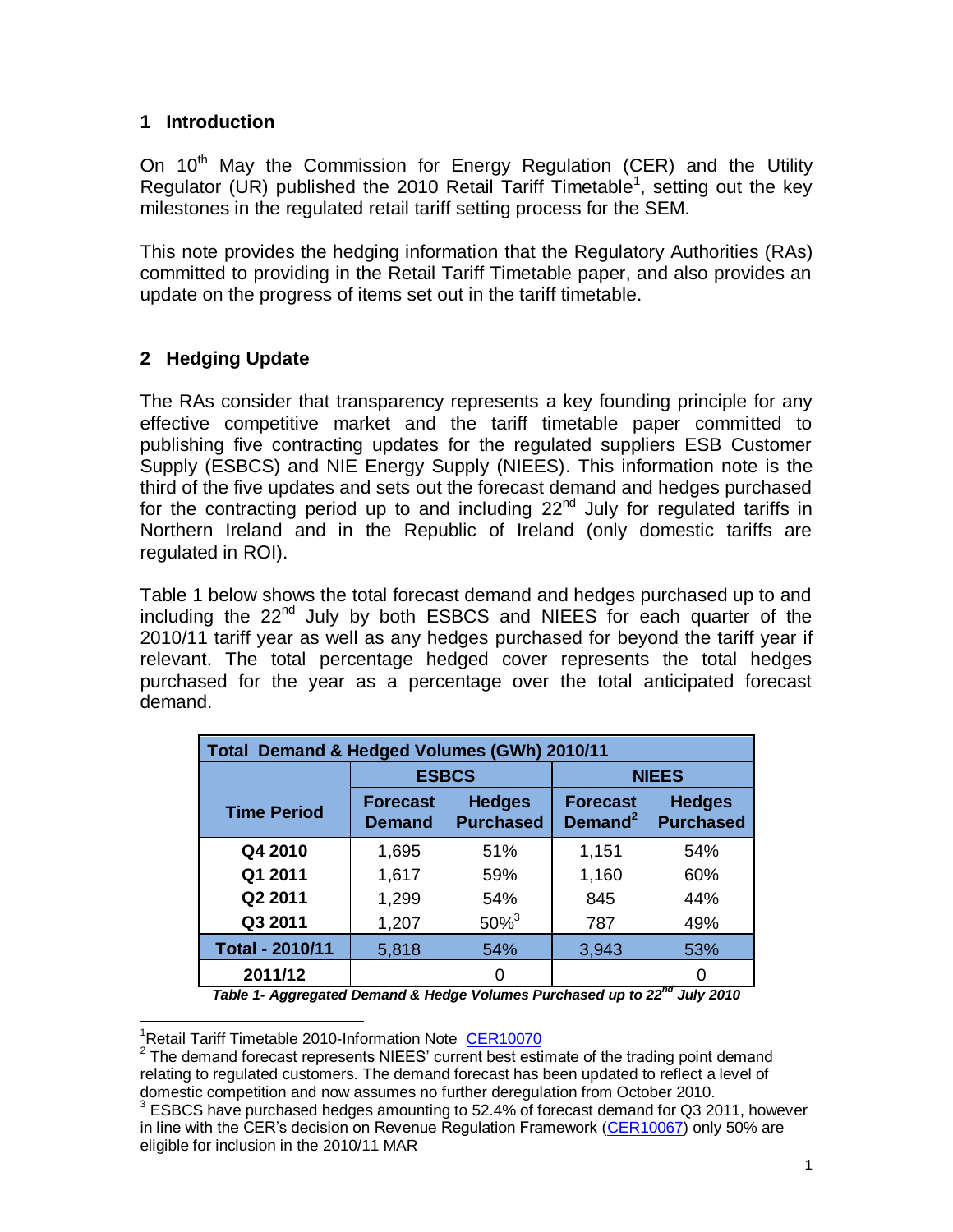### **3 CER & UR Tariff Timetable 2010 – First Update**.

Table 2 below provides an update on the progress of items outlined in the retail tariff timetable.

| <b>Retail Tariff Timetable 2010</b>                                                                                  |                                                                                                                                                                   |                                                                                                  |  |  |  |
|----------------------------------------------------------------------------------------------------------------------|-------------------------------------------------------------------------------------------------------------------------------------------------------------------|--------------------------------------------------------------------------------------------------|--|--|--|
| <b>Contracting in the SEM</b>                                                                                        | <b>Date</b>                                                                                                                                                       |                                                                                                  |  |  |  |
| <b>Non-Directed Contract Auctions</b><br>(Multilateral Trading Facility)                                             | Ongoing $4$                                                                                                                                                       |                                                                                                  |  |  |  |
| <b>PSO Auctions - Annual Products</b>                                                                                | Completed                                                                                                                                                         |                                                                                                  |  |  |  |
| PSO Auctions - Bi-Annual Products                                                                                    | $4^{th}$ , 10 <sup>th</sup> & 17 <sup>th</sup> August <sup>5</sup><br>1 <sup>st</sup> ,8 <sup>th</sup> & 15 <sup>th</sup> February                                |                                                                                                  |  |  |  |
| <b>PSO Auctions - Quarterly Products</b>                                                                             | $2^{nd}$ & 14 <sup>th</sup> Sept'10, $2^{nd}$ & 14 <sup>th</sup> Dec'10,<br>1 <sup>st</sup> & 15 <sup>th</sup> Mar'11, 2 <sup>nd</sup> & 14 <sup>th</sup> June'11 |                                                                                                  |  |  |  |
| <b>Directed Contract Auctions</b>                                                                                    | Completed                                                                                                                                                         |                                                                                                  |  |  |  |
| <b>Supplemental Directed Contract Auctions</b>                                                                       | Completed                                                                                                                                                         |                                                                                                  |  |  |  |
| <b>ROI Tariff Inputs</b>                                                                                             |                                                                                                                                                                   |                                                                                                  |  |  |  |
| <b>CER publications</b>                                                                                              | <b>Consultation Date</b>                                                                                                                                          | <b>Decision Date</b>                                                                             |  |  |  |
| <b>ESBCS Allowed Revenue</b>                                                                                         | Beg August'10                                                                                                                                                     | Aug'10                                                                                           |  |  |  |
| <b>PSO Levy</b>                                                                                                      | <b>Consultation completed</b>                                                                                                                                     | 30 <sup>th</sup> July'10                                                                         |  |  |  |
| <b>Transmission Use of System Charges</b><br>(incl. Capacity Margin Charge)                                          | N/A                                                                                                                                                               | $5th$ July'10                                                                                    |  |  |  |
| Distribution Use of System Charges<br>(incl. DLAFs)                                                                  | N/A                                                                                                                                                               | $5th$ July'10                                                                                    |  |  |  |
| <b>SEM publications</b><br><b>Market Operator Charges</b><br><b>Imperfections Charges</b><br><b>Capacity Charges</b> | <b>Consultation Date</b><br>Beg August'10<br><b>Consultation completed</b><br><b>Consultation completed</b>                                                       | <b>Decision Date</b><br>Wk Commencing 6th Sept<br>Wk Commencing 2nd Aug<br>Wk Commencing 2nd Aug |  |  |  |
| ESBCS submit proposed 2010/11 tariffs                                                                                | Friday 13 <sup>th</sup> Aug '10                                                                                                                                   |                                                                                                  |  |  |  |
| <b>ROI Retail Tariffs Published</b>                                                                                  | Friday 3rd Sept '10                                                                                                                                               |                                                                                                  |  |  |  |
| New ROI Retail Tariffs come into effect                                                                              | Friday 1 <sup>st</sup> October '10                                                                                                                                |                                                                                                  |  |  |  |

  $4$  Contracts for Differences in the SEM - An information note has been published on the AIP

website providing more specific details on NDC Auctions for 2010/11– <u>[www.allislandproject.org](http://www.allislandproject.org/)</u><br><sup>5</sup> See - Contracts for Differences in the SEM - An Information Paper – <u>[SEM-10-047](http://www.allislandproject.org/en/market_decision_documents.aspx?article=46dcc4ea-4ff1-45b0-8a60-d69d8aeffefb)</u>